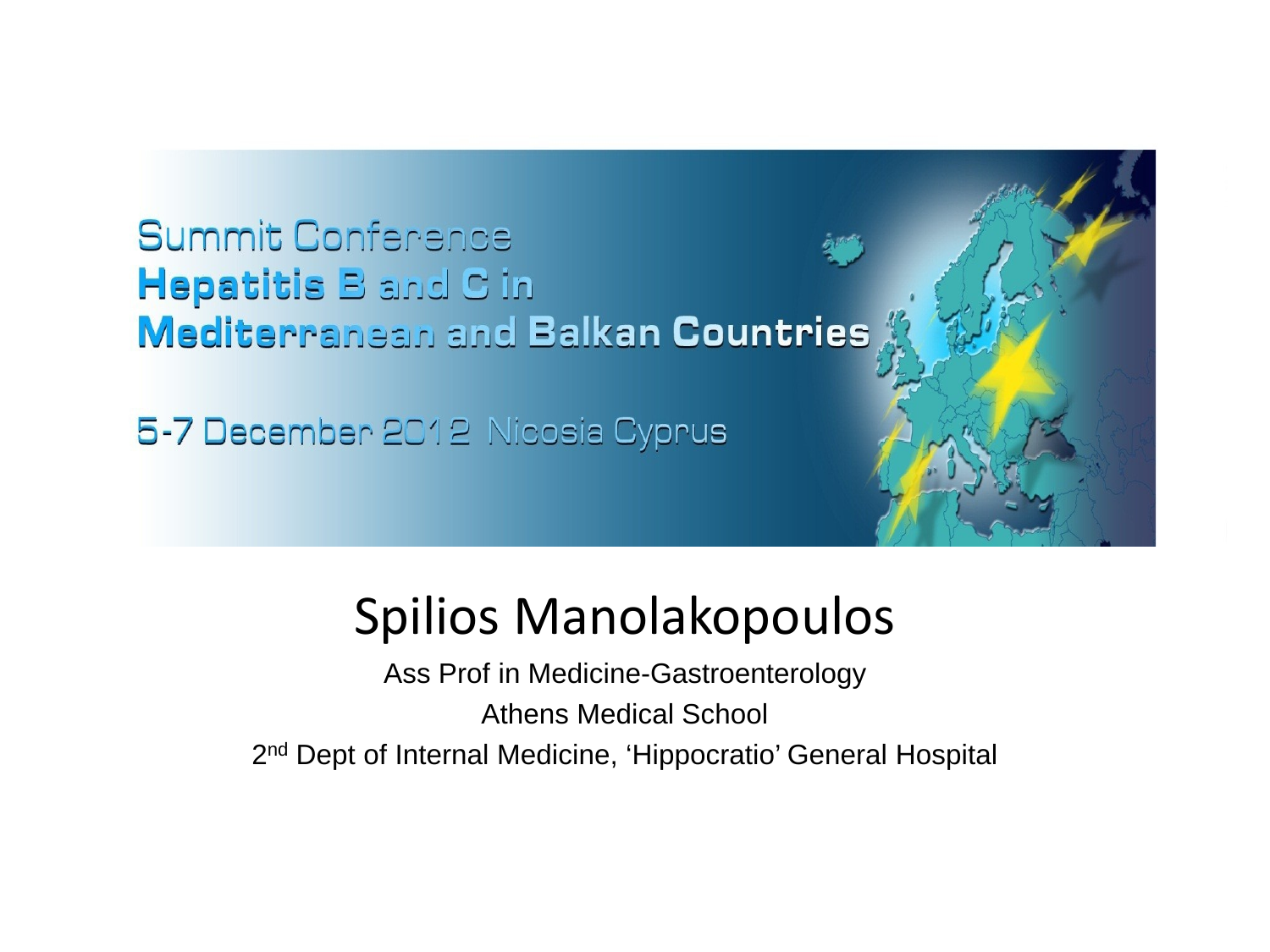#### **Background HEPATITIS B/C/D**

- HBV / HCV infections = serious global problem
- 400mil people chronic hepatitis B/C
- 1 mil deaths / annually
	- WHO : Europe 23mil people VH, Eastern Mediterranean region=190-200mil people VH

But

• USA : funds HIV 20x> Vhep (7-8mil vs 1mil)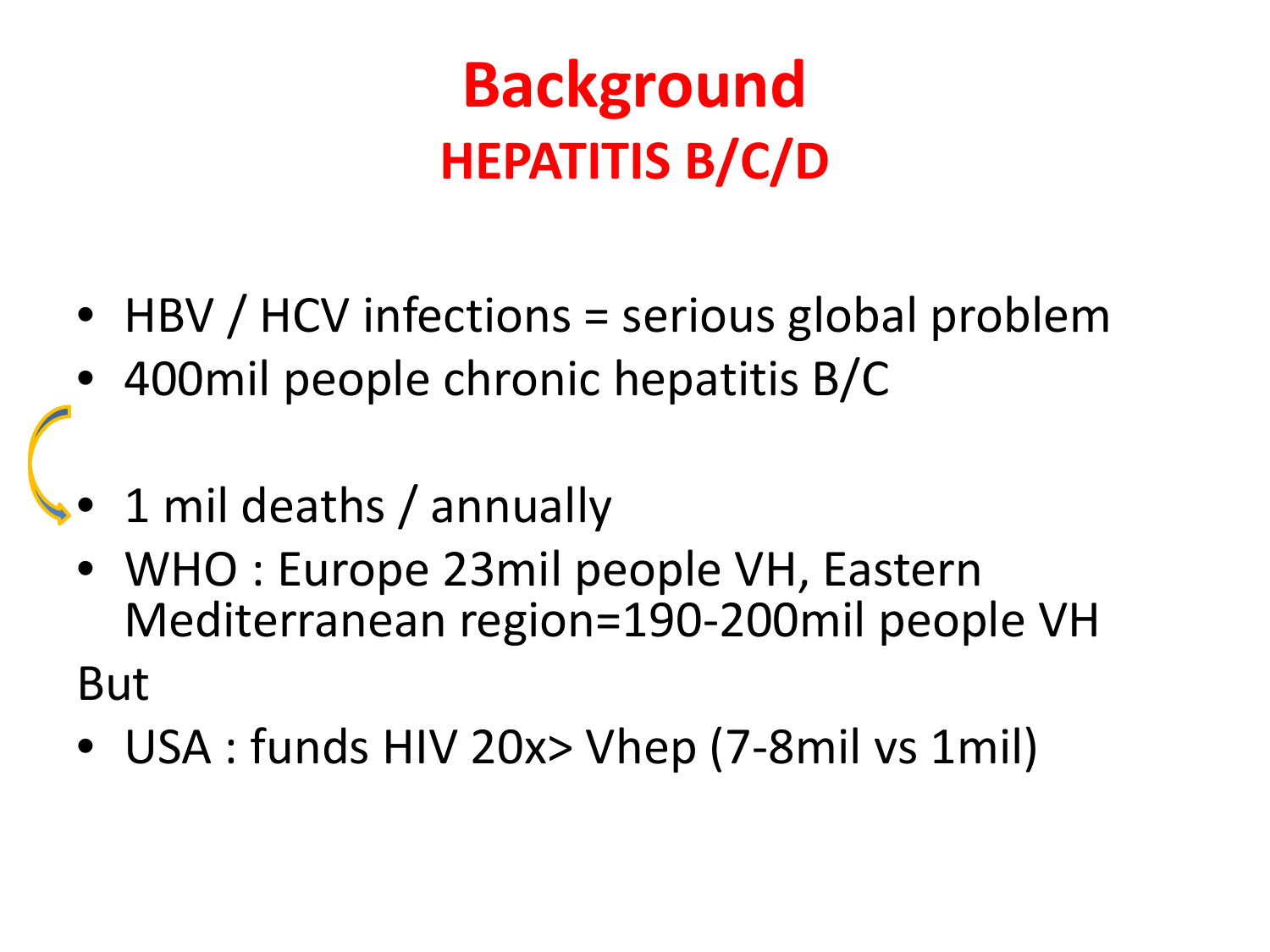#### **Epidemiology is changing**

- Modes of transmission
- Traveling Globalization
- Refugees Immigrants



- 200 mil immigrants worldwide *(ΙΟΜ 2005)*
- Europe not well prepared for this influx-little uniformity in the management of migration
- 9%-33% of the population in Europe are immigrants *(ICMHD 2009)*
- *- Balkan – Mediterranean regions main entrance*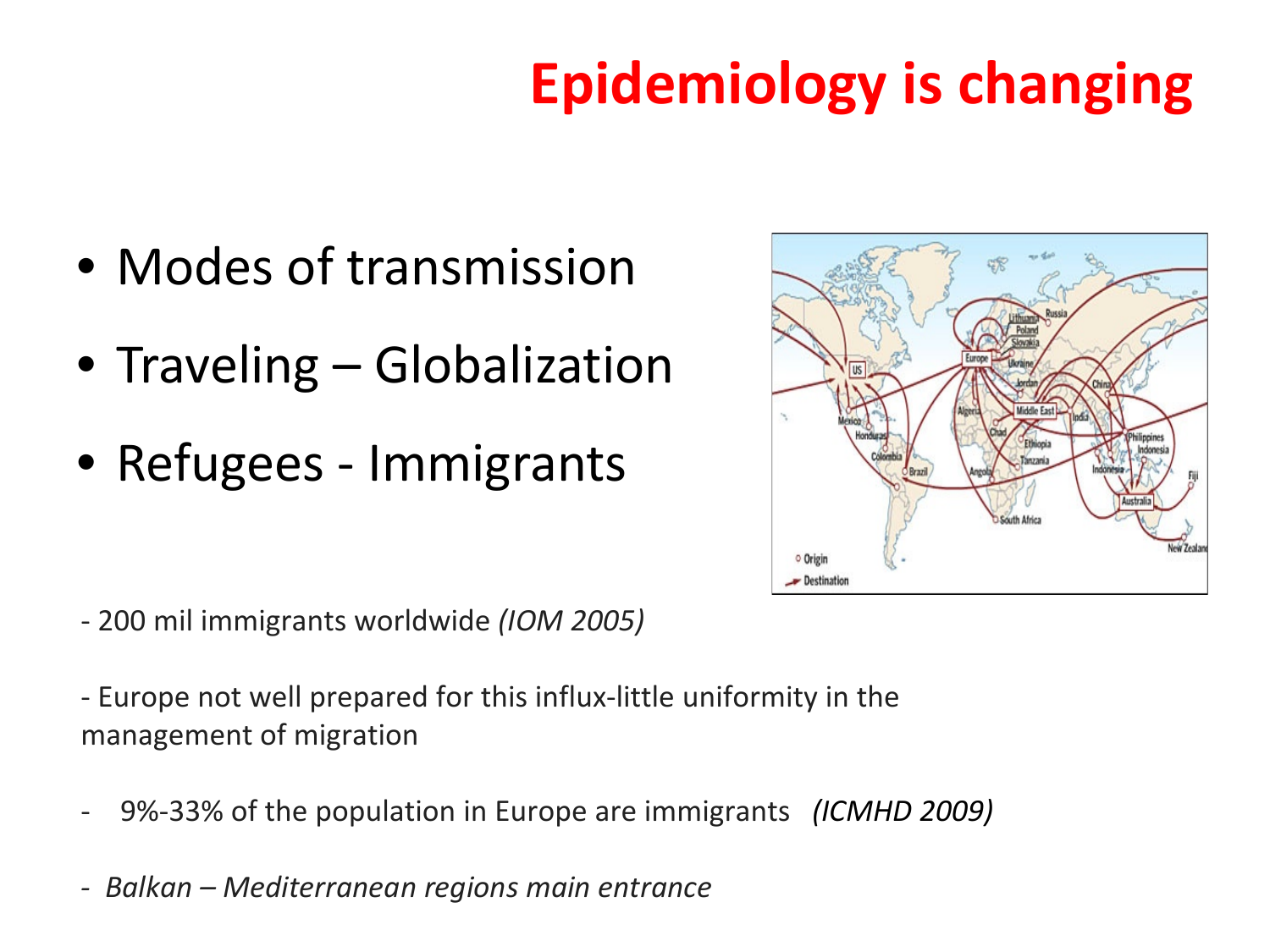#### **Balkan & Mediterranean**

- Legacy of war
- Displacement
	- Civil unrest

• Hepatitis B/C public health problem Is unrecognized

- Stigmatization
	- **Fears**
- **Communication** 
	- Drug abuse
- Financial problems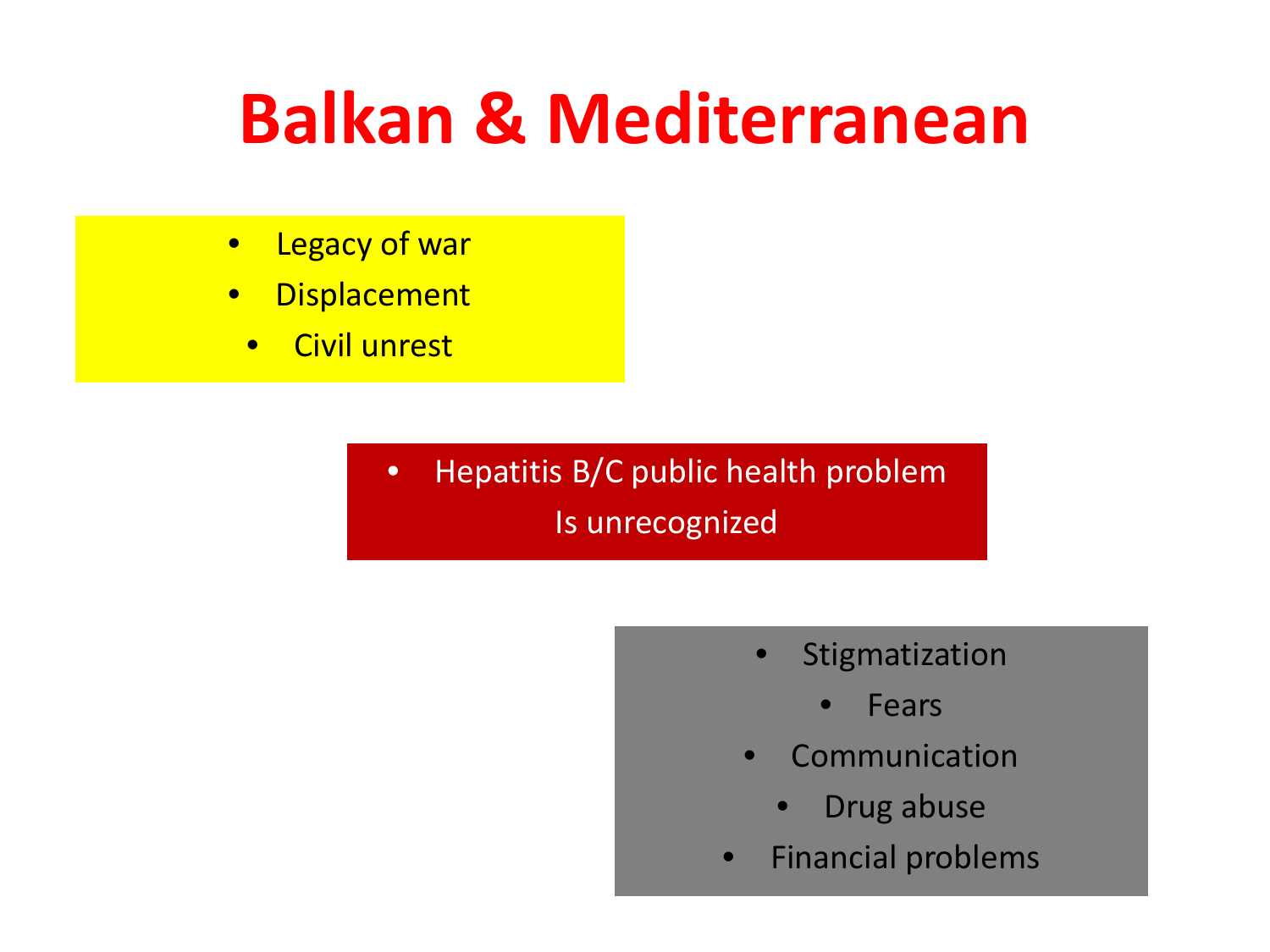# **HEPATITIS B/C/D**

• HBV : Prevention / Treatment control of the disease

- HCV: Treatment SVR >80%= CURE
- New therapies expensive / not available in many regions / problems with reimbursement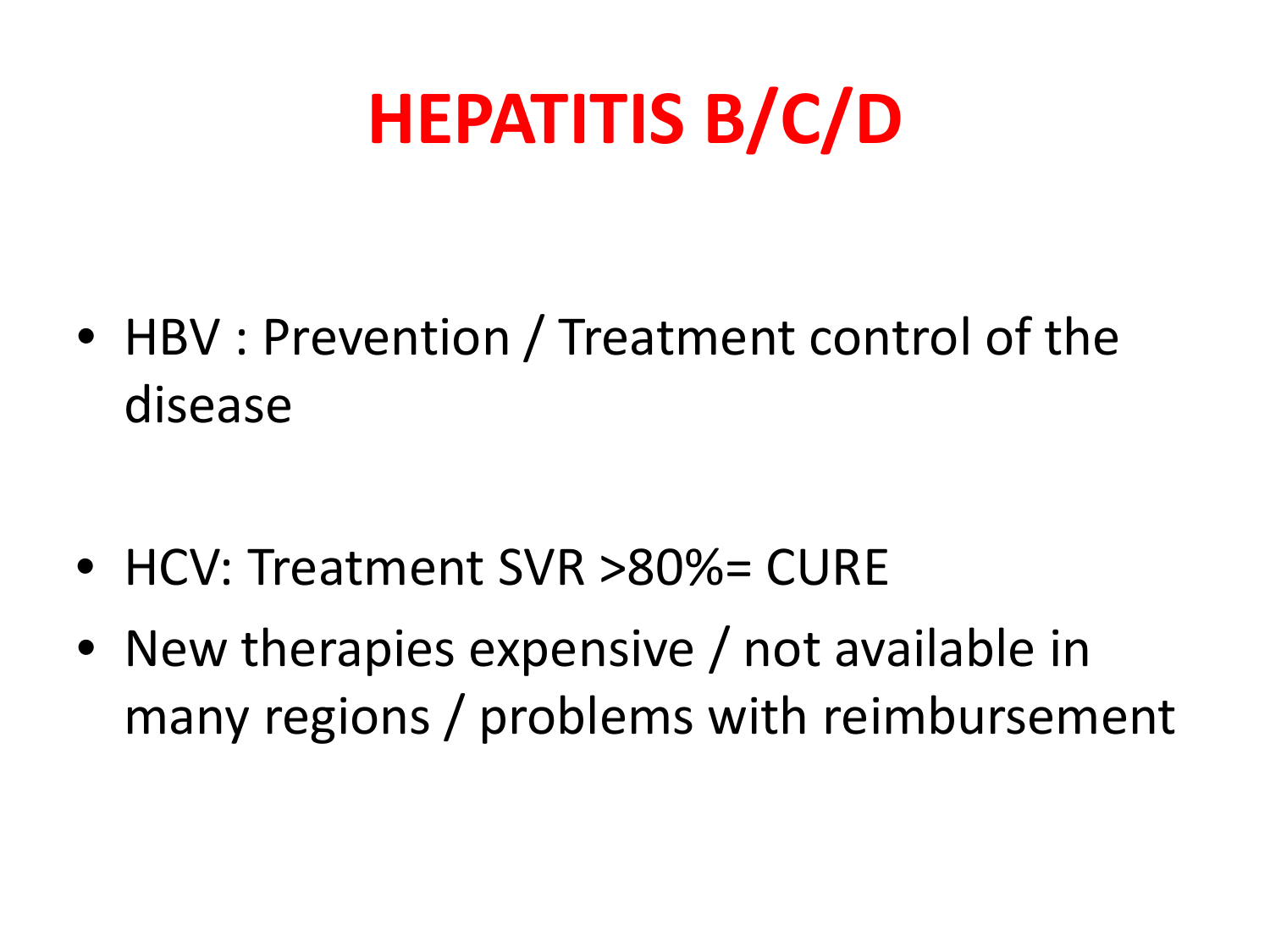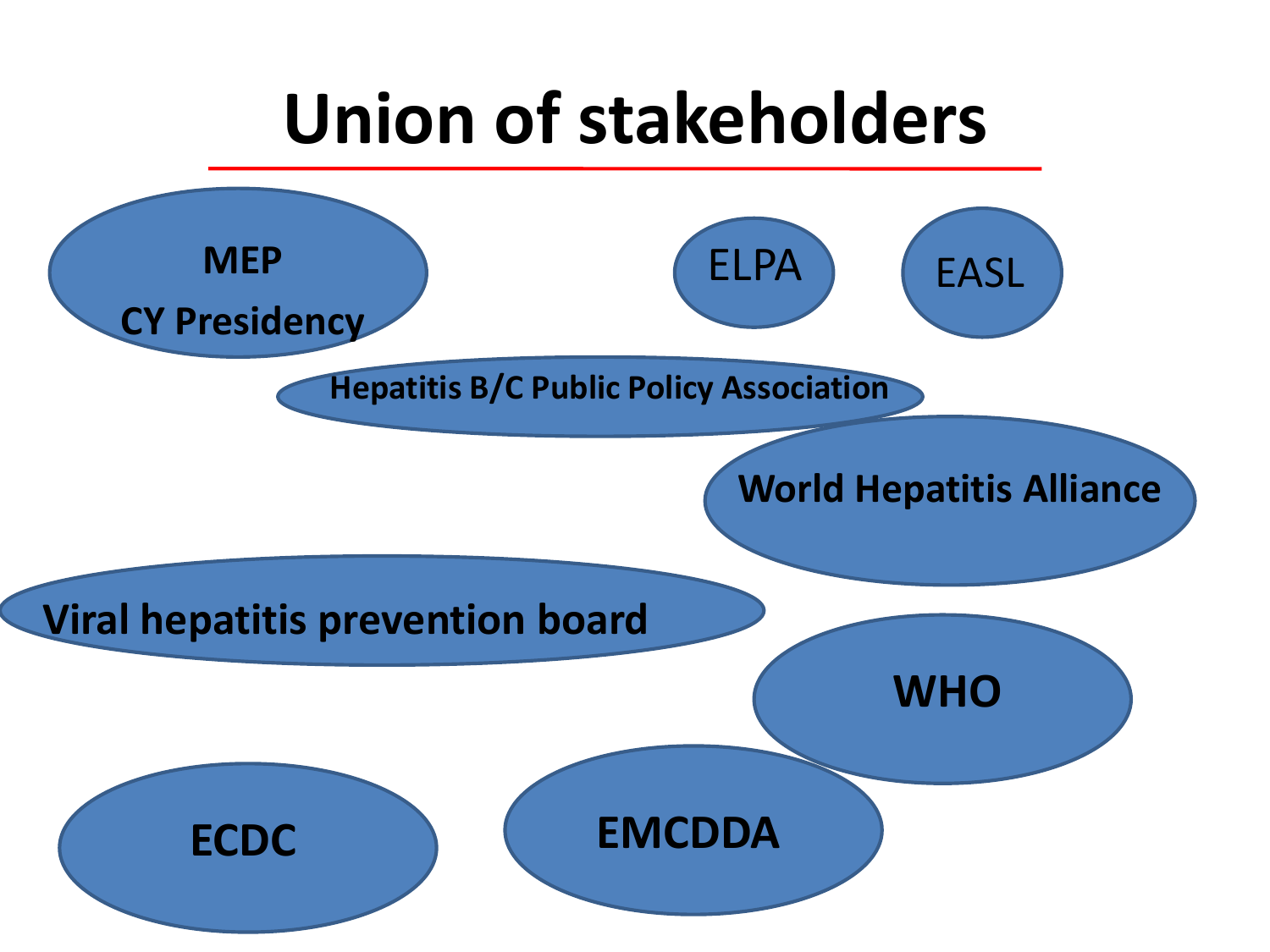#### **AIM OF THE SUMMIT CONFERENCE**

#### National goverments Health care providers

#### Civil society

**The State of Hepatitis B and C in the Mediterranean and Balkan Countries: Report from a Summit Conference** *JVH, Vol 20 Suppl 2, Aug 2013*



**Fight against VIRAL HEPATITIS**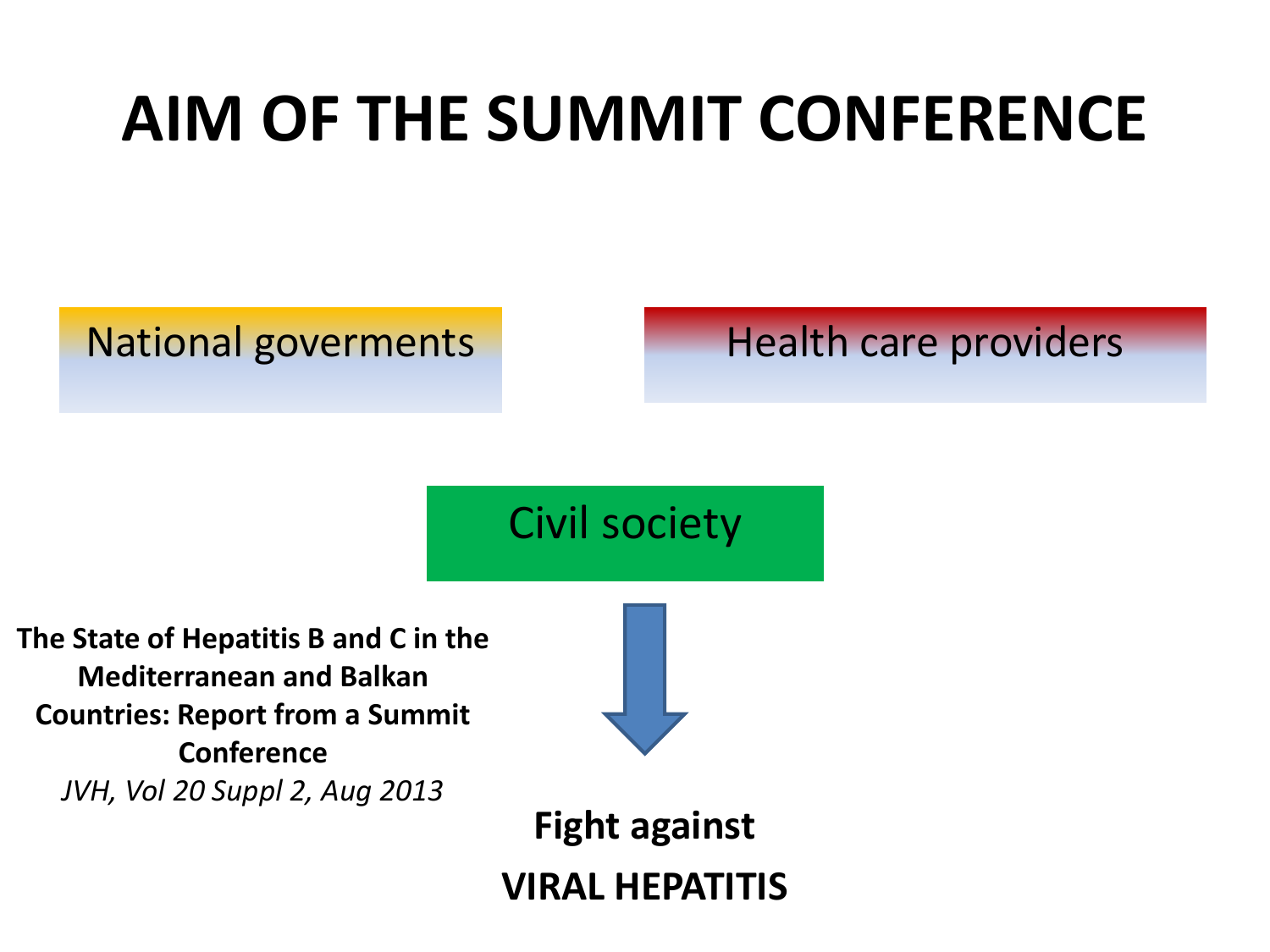### **SUMMIT CONFERENCE**

- 3 days in Nicosia, Cyprous
- Number of delegates : 160 / Speakers : 58
- 28 countries

• Topics : epidemiology, migration, prevention, care, treatment, policies/plans/actions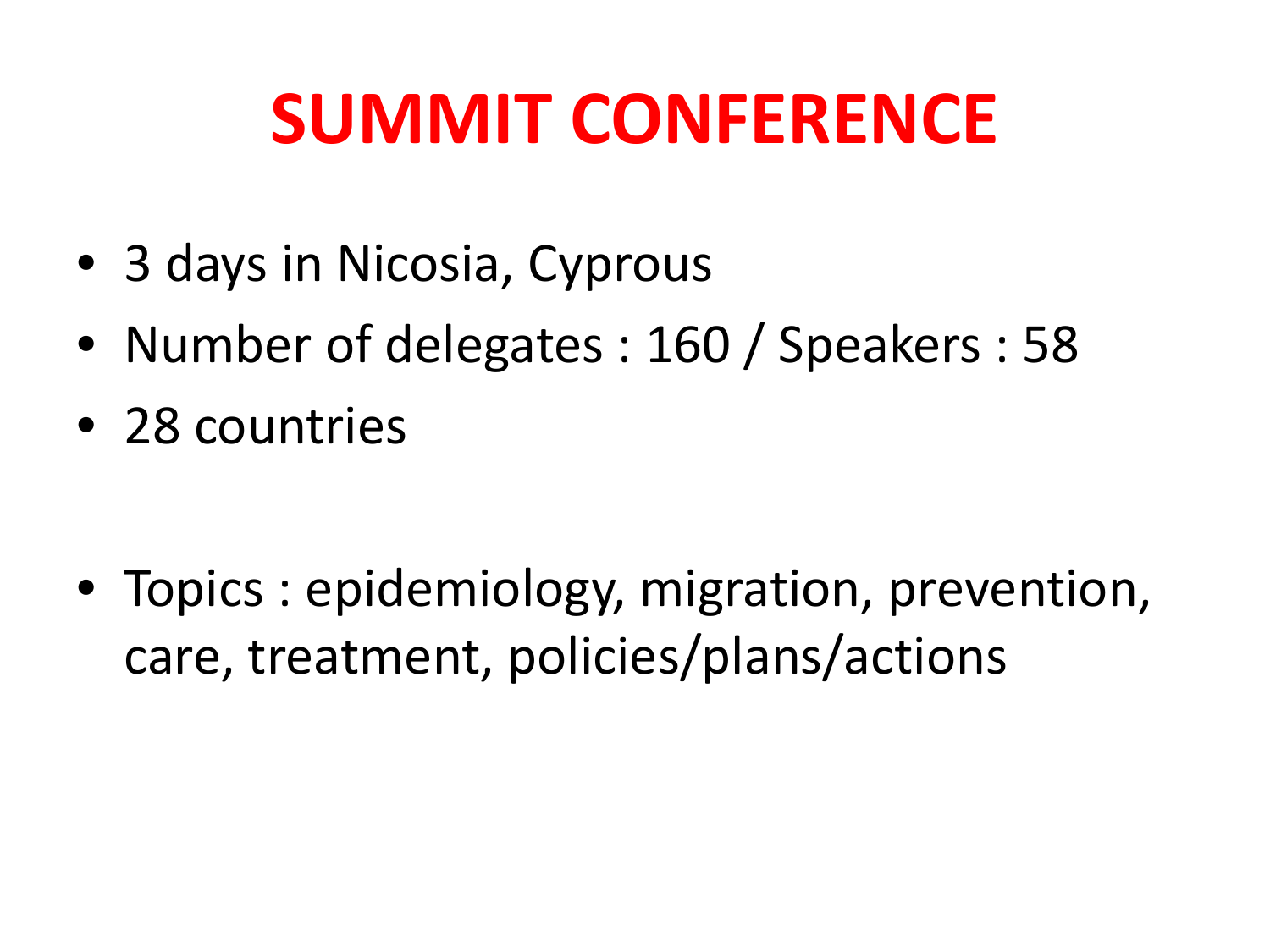### **Venue 5-7 Dec 2012 Nicosia, Cyprous**

*Surveillance – burden disease – migration*

- Heterogeneity data/performance, variation in regions, insufficient data, underdiagnosed, underestimated diseases
- Screen, surveillance are asymmetric
- Eurohepatitis index (5 items: prevent, screening, access treatment, national strategy/pts rights, outcome)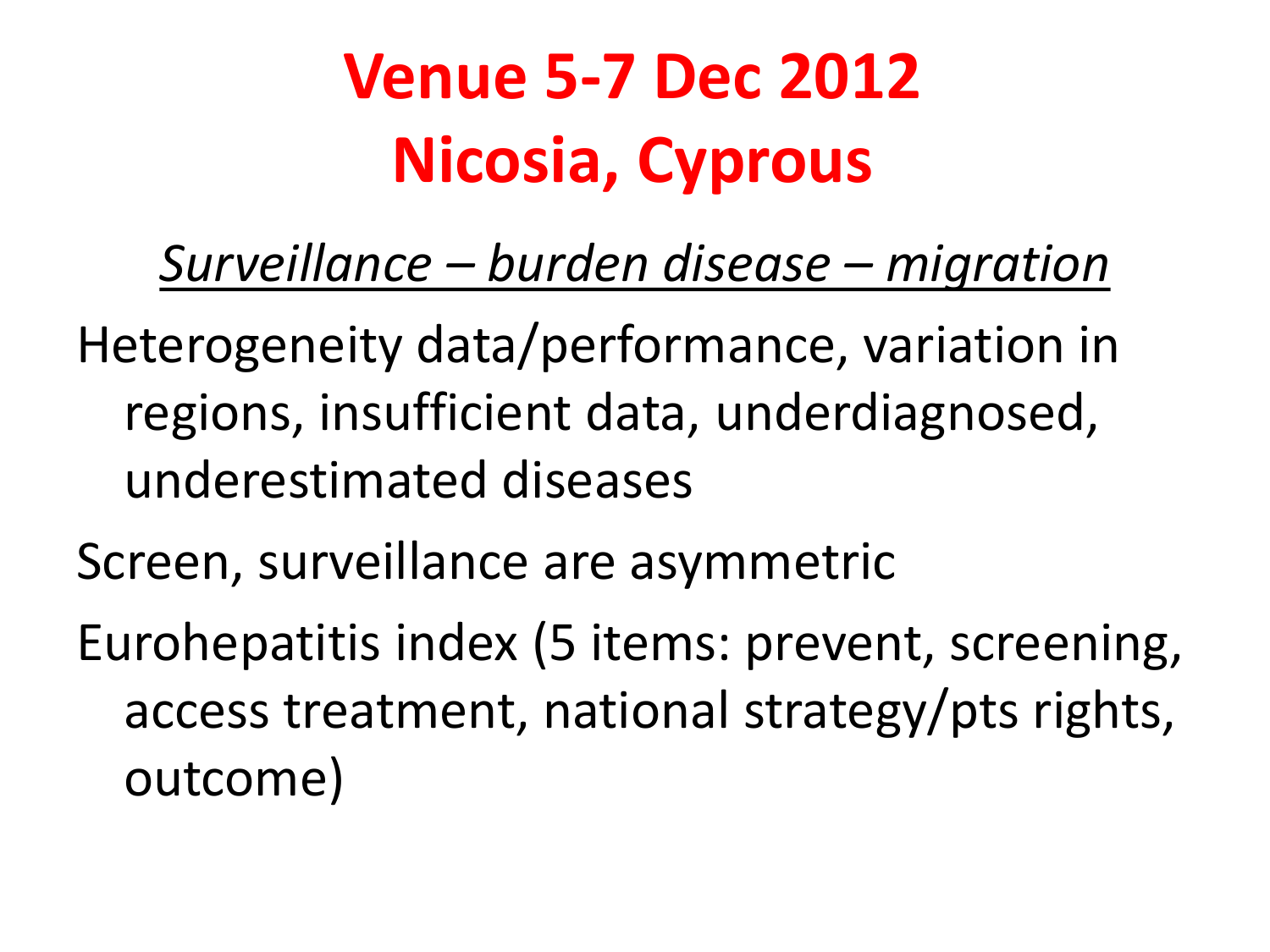#### **Prevalence estimates in no-EU countries**

|                    | <b>HBsAg</b> | anti-HCV              |
|--------------------|--------------|-----------------------|
| <b>Algeria</b>     | 2.15%        | <b>NA</b>             |
| Egypt              | 1.6%         | 14.7%                 |
| <b>Israel</b>      |              | 1.96%                 |
| Serbia             | 2%           | 1.5%                  |
| Lebanon            | 1.69%        | 0.2%                  |
| Bosnia-Herzegovina |              | 0.29%-0.89%           |
| Croatia            | 1.5%         | 1.3%                  |
| Kosovo             |              | NA 0.29% blood donors |
| Libya              | 2.2%         | 1.3%                  |
| Marocco            | 1.5%         | 3%                    |
| Tunisia            | 4-5.7%       | 1.7%                  |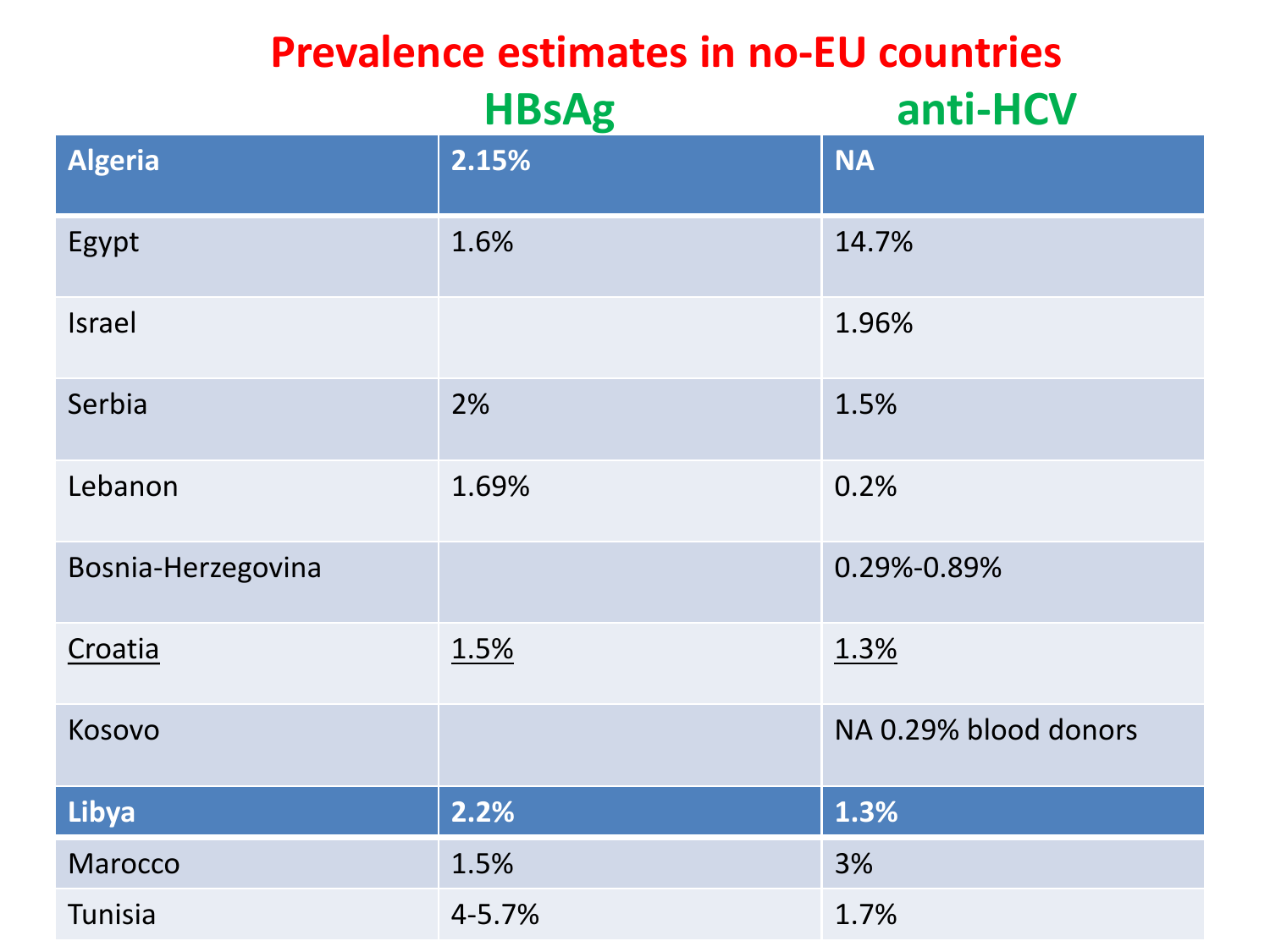# **IDU's**

- Increase HCV prevalence in Bulgaria, Cyprous, Greece, Romania and Austria among users<25yrs *(EMCDDA 2010)*
- Seroprevalence (HCV) possible increase in Bosnia-Herzegovina, Kosovo, FYROM, Serbia (24%-80%)
- NSPs & OST available in Albania, Bosnia, FYROM, Montenegro, Serbia-coverage low
- Many countries without OST and NSPs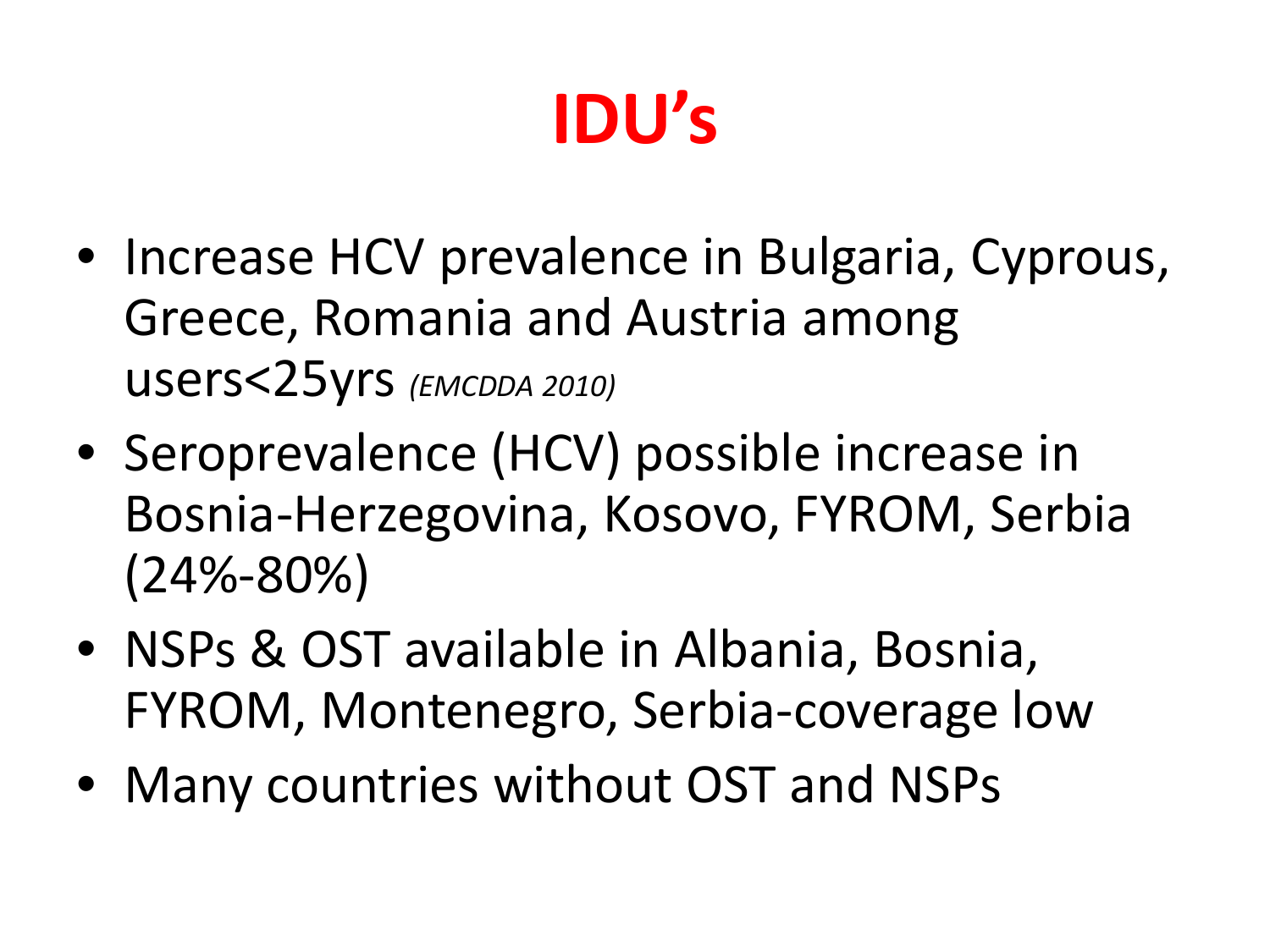# **ACCESS TO TREATMENT IN BALKAN/MEDITERRANEAN REGIONS**

- Access is variable due to Rx cost / variations in resources
- Constrains in health services because of reductions in public spending
- Discrepancies in treatment access among countries as cost and availability determined by a number of different factors
- Urgent action is required to address the inequalities to access to Rx and arrive at equitable pricing in EU-Mediterranean/Balkan region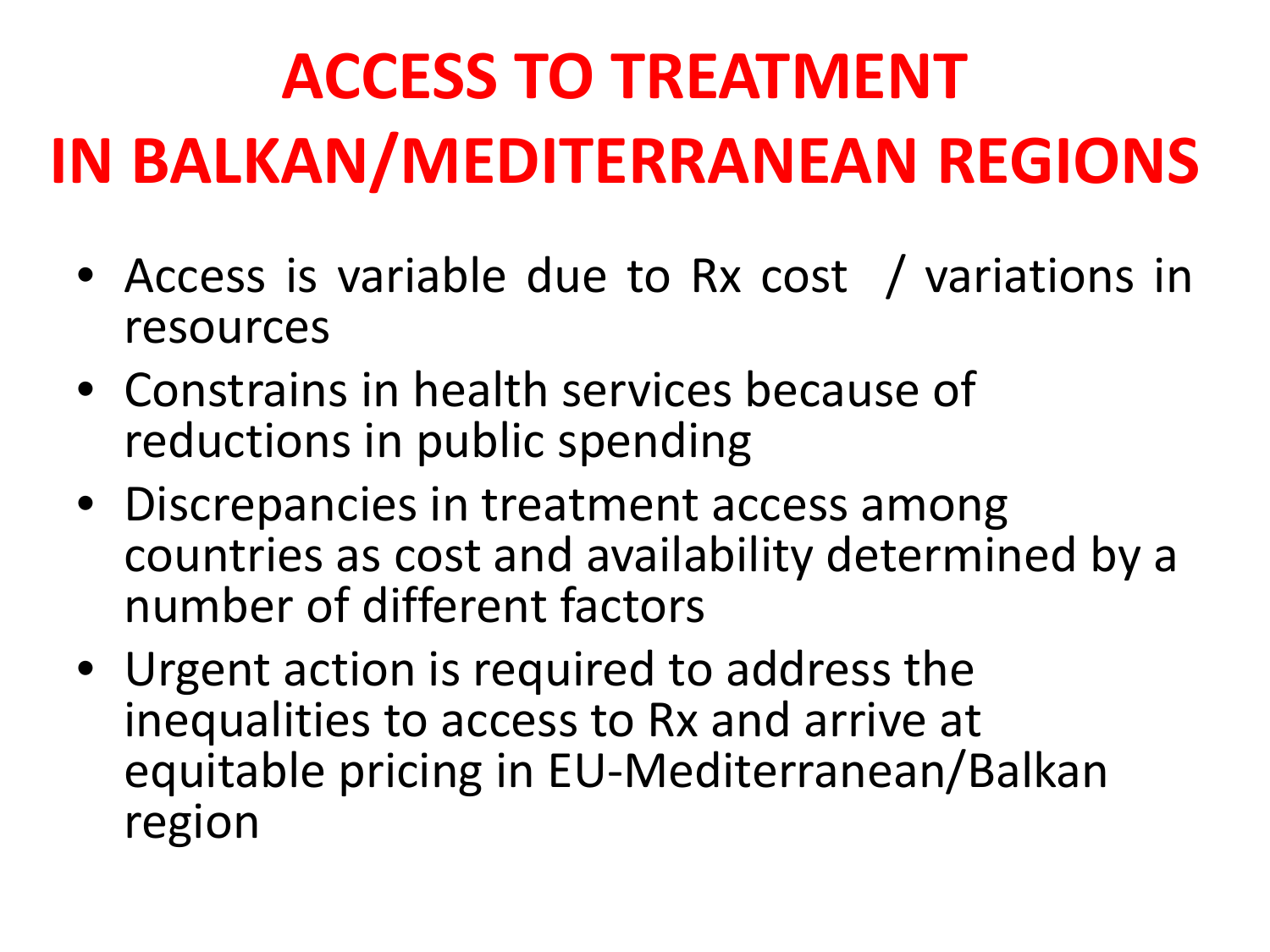### **Venue 5-7 Dec 2012 Nicosia, Cyprous**

- VH Preventable
- 100% of blood supply is now screened for VH viruses
- Paid donors hepB first time donor
- Universal vaccinations newborns-not standardized policies for high-risk populations
- VH treatable-curable progressive diseases, control/cure with drugs treatment for prevention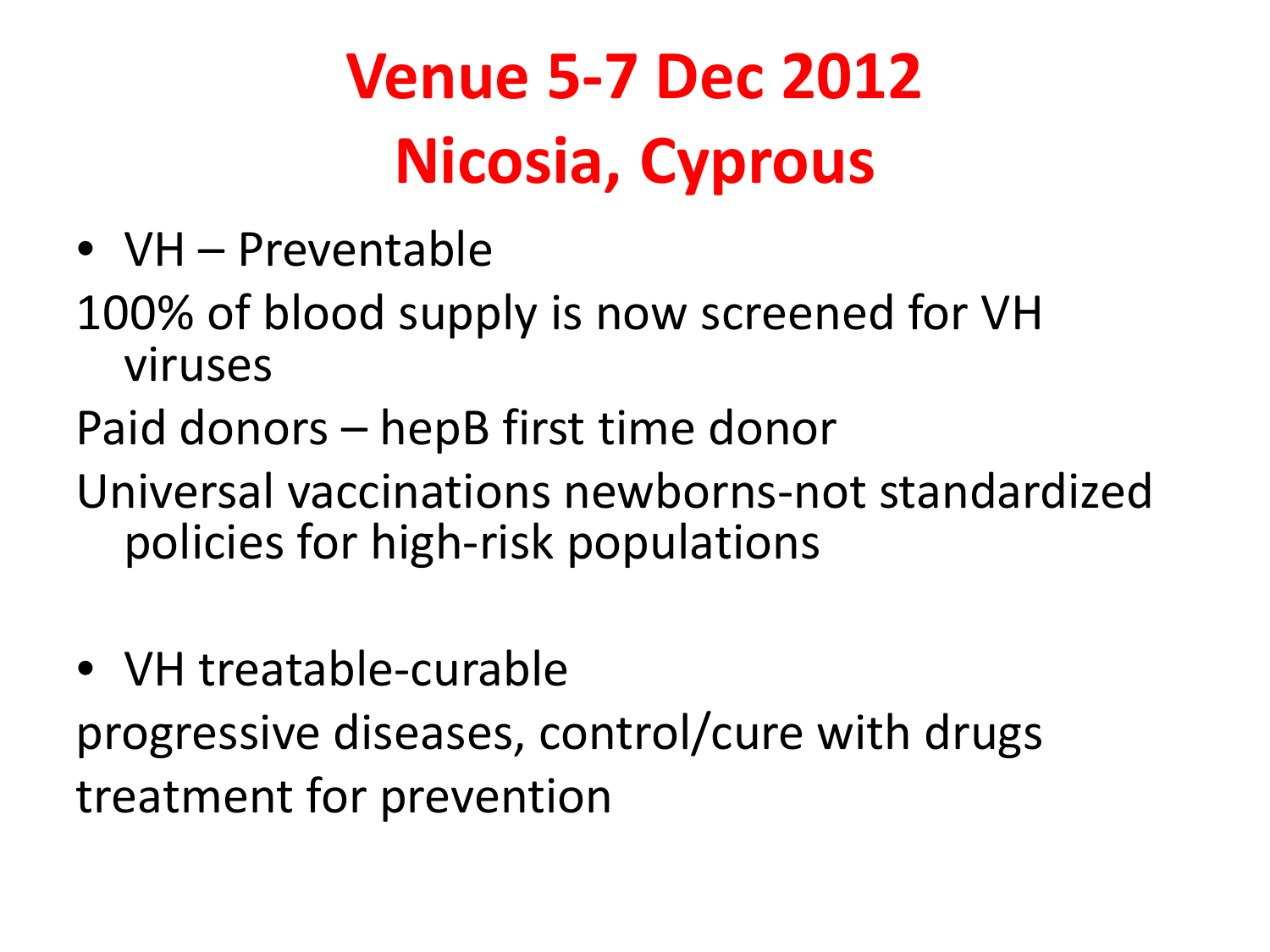#### **EU research**

- EU actors on infections diseases (ECDC-EFSA)
- Public health (threats, vaccines, risks)
- Parliament-researches-commissions
- FP7 Programme 6.1bil / medite+balkan=27.5%
- 1. emerging infections, 2. anti-microbial resistance, 3. poverty-related disease, neglected diseases (HIV, VH, Tb)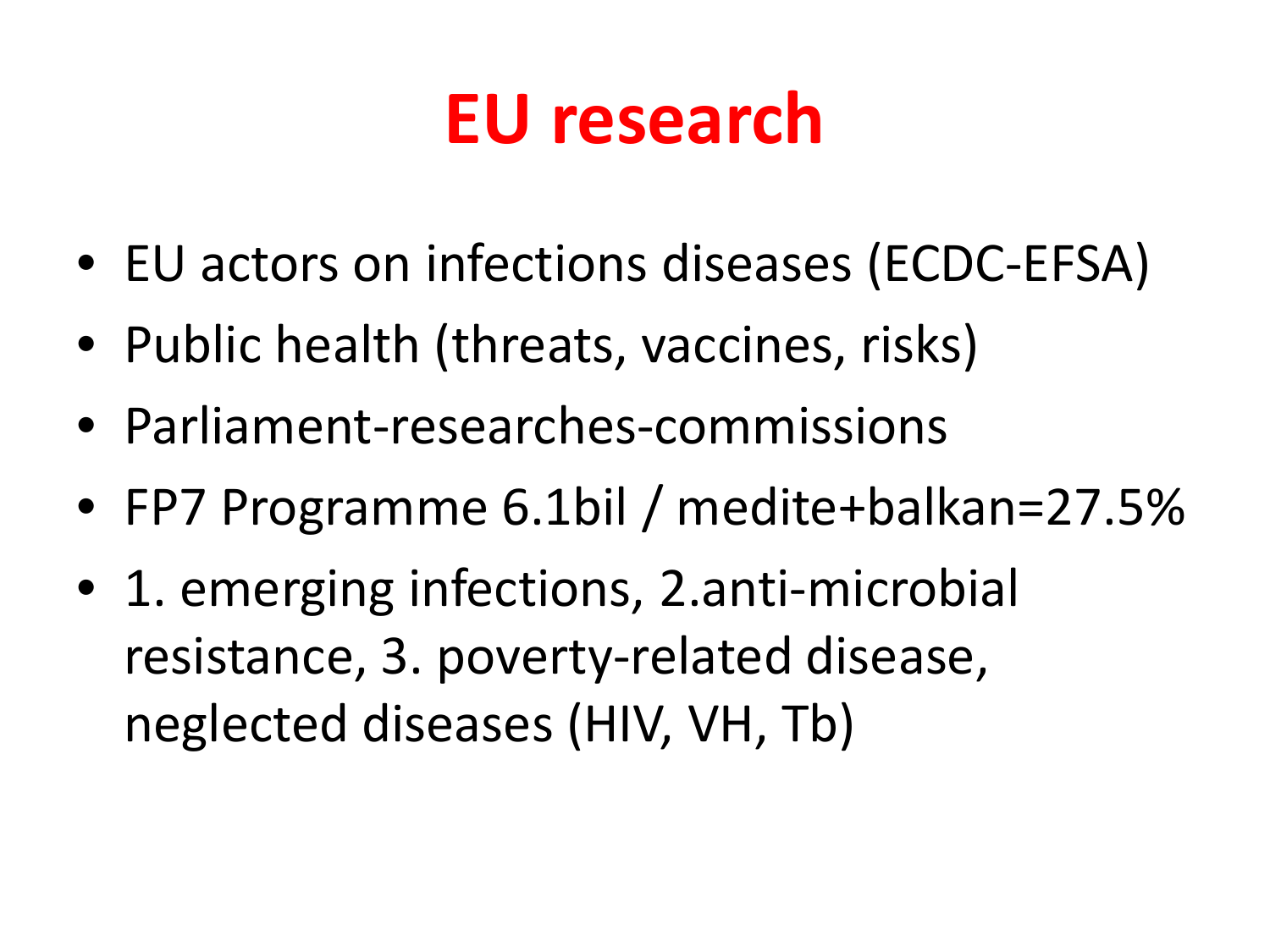Call for action 7 DEC 2013

Mediterranean – Balkan countries

- **1.Involve all sectors of society in the fight against hepatitis B and C**
- **2. Place the fight against hepatitis B and C within a Right to Health framework**
- **3. Actively participate in World Hepatitis Day**
- **4. Improve awareness of the health and economic impact of hepatitis B and C**
- **5. Strengthen surveillance of hepatitis B and C**
- **6. Build inter-country research capacities dedicated to hepatitis B and C**
- **7. Make prevention and control of hepatitis B and C a key part of public health action**
- **8. Invest in better case detection and treatment programmes in primary health care**
- **9. Develop outreach programmes to ensure more voluntary counseling and testing**
- **10. Explore innovative ways of reaching all vulnerable groups, including migrants**
- **11. Ensure universal access to treatment**
- **12. Create community-based programmes to support people living with viral hepatitis**